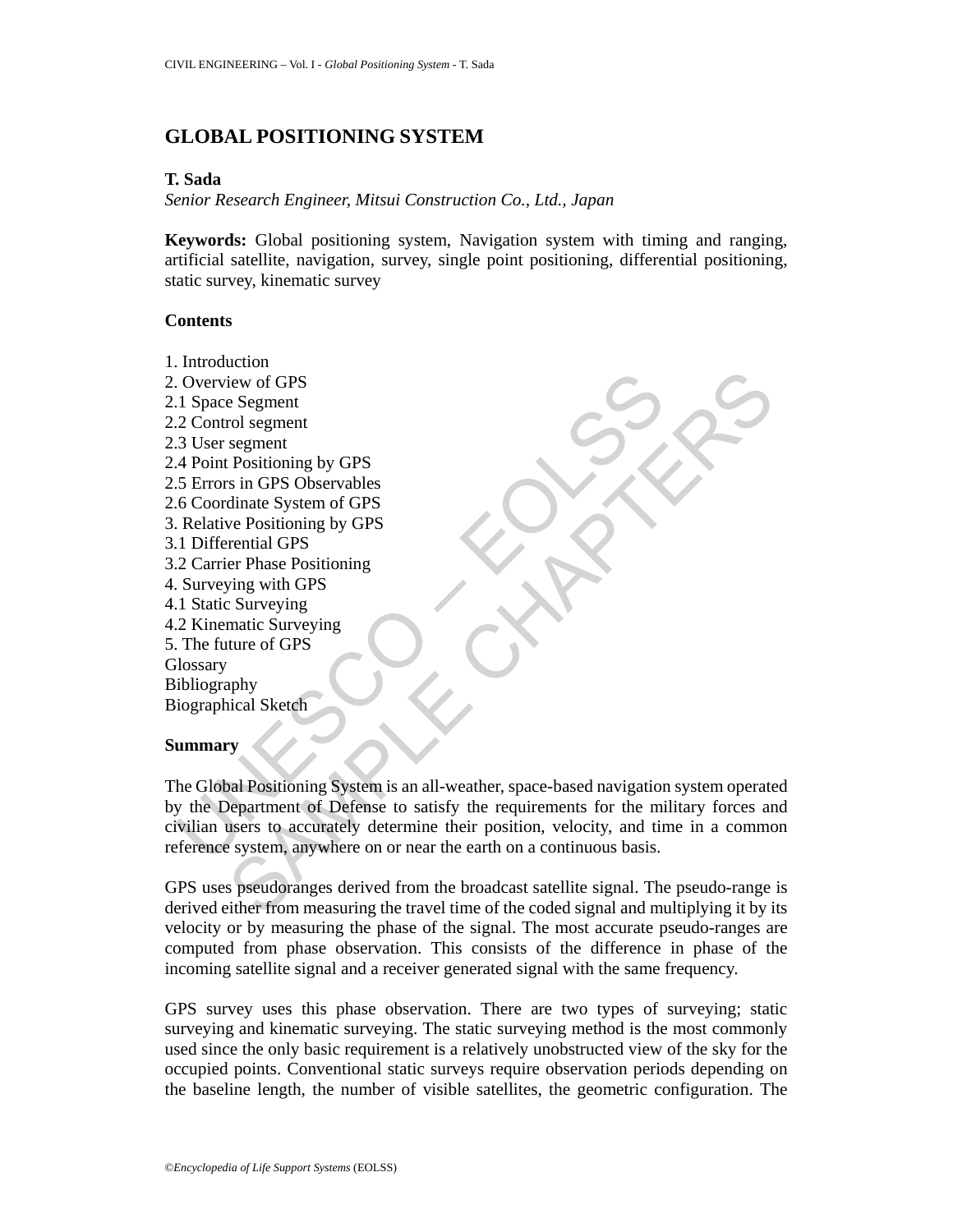accuracy is correlated with the baseline length and amounts to 1-0.1 ppm (or even better). Kinematic surveys enable observation while moving and are the most productive in that the greatest number of points can be determined in the least time.

### **1. Introduction**

The Global Positioning System is the responsibility of the Joint Program Office (JPO) located at the U.S. Air Force Systems Command's Space Division, Los Angeles Air Force Base(AFB). In 1973, the JPO was directed by the U.S. Department of Defense (DoD) to establish, develop, test, acquire, and deploy a spaceborne positioning system. The present Navigation System with Timing and Ranging (NAVSTAR) Global Positioning System (GPS) is the result of this initial directive.

The Global Positioning System was conceived as a ranging system from known positions of satellites in space to unknown positions on land, sea, in air and space. Effectively, the satellite signal is continually marked with its own transmission time so that when received the signal transit period can be measured with a synchronized receiver. The original objectives of GPS were the instantaneous determination of position and velocity (i.e., navigation), and the precise coordination of time (i.e., time transfer).

Since the DoD is the initiator of GPS, the primary goals were military. But the U.S. Congress, with guidance from the President, directed DoD to promote its civil use.

he Global Positioning System was conceived as a ranging system from<br>f satellites in space to unknown positions on land, sea, in air and space<br>tellite signal is continually marked with its own transmission tince<br>recived the by an Positioning System was conceived as a ranging system from known positionts in space to unknown positions on land, sea, in air and space. Effectively, the signal is continually marked with its own transmission time so GPS uses pseudoranges derived from the broadcast satellite signal. The pseudorange is derived either from measuring the travel time of the (coded) signal and multiplying it by its velocity or by measuring the phase of the signal. In both cases, the clocks of the receiver and the satellite are employed. Since these clocks are never perfectly synchronized, instead of true ranges "pseudoranges" are obtained where the synchronization error (denoted as clock error) is taken into account. Consequently, each equation of this type comprises four unknowns: the three point coordinates contained in the true range, and the clock error. Thus, four satellites are necessary to solve for the four unknowns. Indeed, the GPS concept assumes that four or more satellites are in view at any location on earth 24 hours a day. The solution becomes more complicated when using the measured phase. This observable is ambiguous by an integer number of signal wavelengths so that the model for phase pseudoranges is augmented by an initial bias, also called integer ambiguity.

The Global Positioning System managed by the JPO consists of three segments:

- 1) the space segment consisting of satellites which broadcast signals,
- 2) the control segment steering the whole system,
- 3) the user segment including the many types of receivers.

### **2. Overview of GPS**

#### **2.1 Space Segment**

The GPS satellites have nearly circular orbits with an altitude of about 20,200km above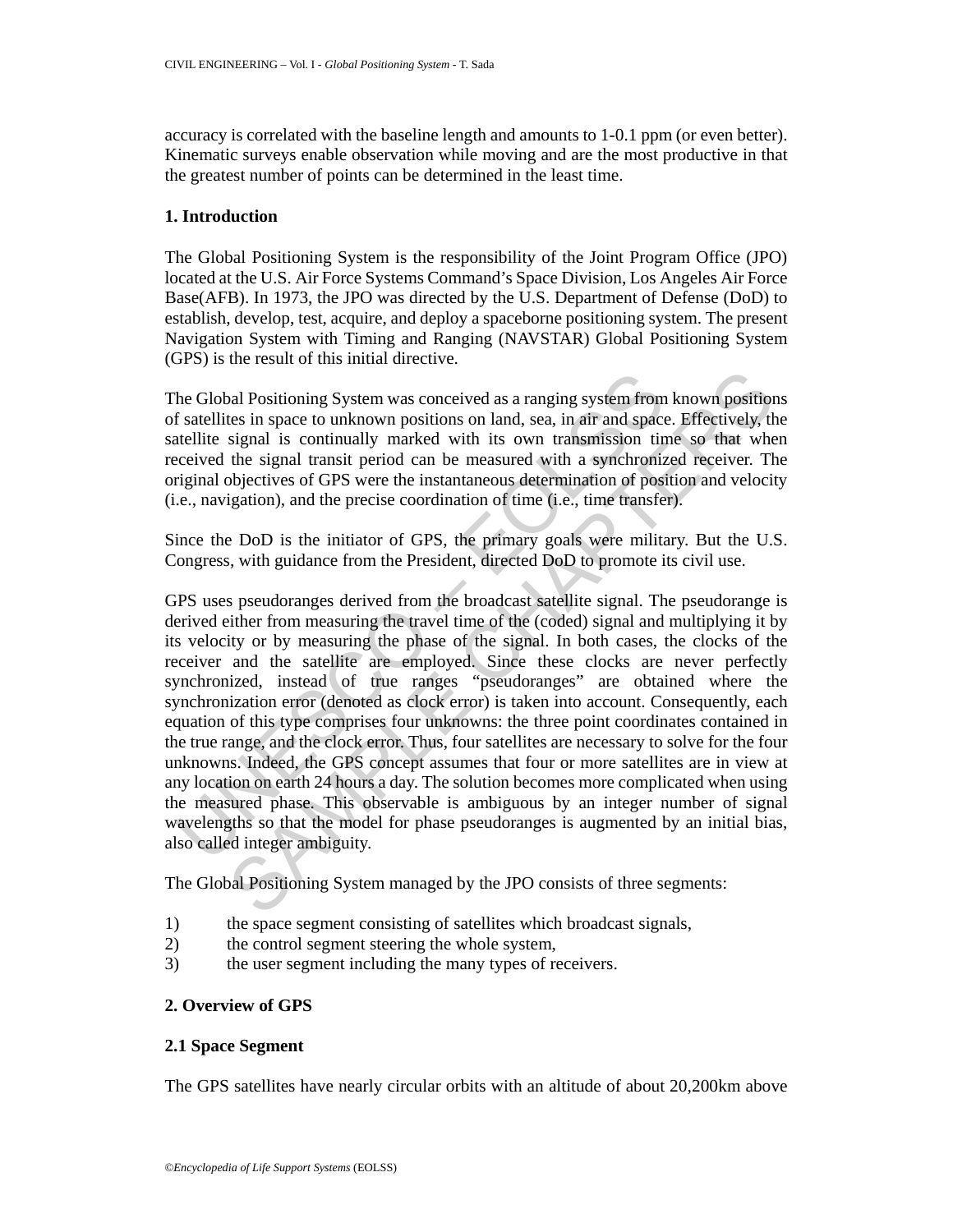the earth and a period of approximately 12 sidereal hours. The constellation and the number of satellites used have evolved from earlier plans for a 24-satellite and 3-orbit plane constellation, inclined at 63 degree to the equator. Later, for budgetary reasons, the space segment was reduced to 18 satellites, with three satellites in each of six orbital planes. This scheme was eventually rejected, since it did not provide the desired 24-hour worldwide coverage. In about 1986, the number of satellites planned was increased to 21, again three each in six orbital planes, and three additional active spares. The spare satellites were designated to replace malfunctioning active satellites. The present constellation consists of 24 operational satellites deployed in six evenly spaced planes (A to F) with an inclination of 55 degree and with four satellites per plane. Furthermore, four active spare satellites for replenishment will be operational.



Figure 1: The Constellation of GPS Satellites

With the full constellation, the space segment provides global coverage with four to eight simultaneously observable satellites above 15 degree elevation at any time of day. If the elevation mask is reduced to 10 degree, occasionally up to 10 satellites will be visible; and if the elevation mask is further reduced to 5 degree, occasionally 12 satellites will be visible.

The GPS satellites, essentially, provide a platform for radio transceivers, atomic clocks, computers, and various units of ancillary equipment used to operate the system. The electronic equipment of each satellite allows the user to measure a pseudorange to the satellite, and each satellite broadcasts a message which allows the user to determine the spatial position of the satellite for arbitrary instants. Given these capabilities, users are able to determine their position on or above the earth by resection. The auxiliary equipment of each satellite, among others, consists of solar panels for power supply and a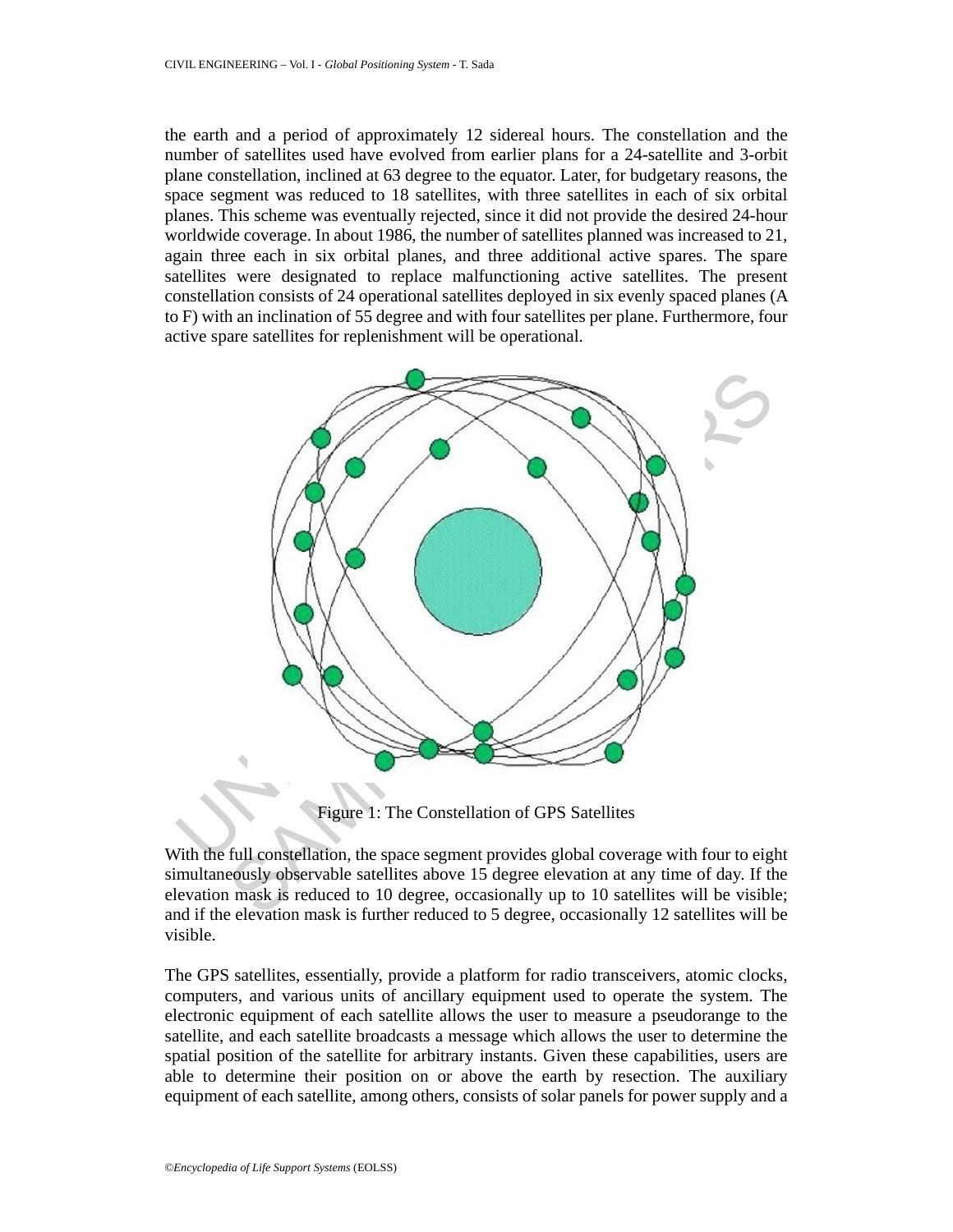propulsion system for orbit adjustments and stability control.

The actual carrier broadcast by the satellite is a spread spectrum signal that makes it less subject to intentional or unintentional jamming.

The key to the system's accuracy is the fact that all signal components are precisely controlled by atomic clocks. The Block $\overline{b}$  satellites have four on-board time standards, two rubidium and two cesium clocks. The long-term frequency stability of these clocks reaches a few parts in  $10^{-13}$  and  $10^{-14}$  over one day. These highly accurate frequency standards being the heart of GPS satellites produce the fundamental L-band frequency of 10.23MHz. Coherently derived from this fundamental frequency are two signals, the L1 and L2 carrier waves generated by multiplying the fundamental frequency by 154 and 120 respectively yielding.

L1=1574.42MHz L2=1227.60MHz

The pseudoranges that are derived from measured travel time of the signal from each satellite to the receiver use two pseudorandom noise (PRN) codes that are modulated (superimposed) onto the two base carriers.

The first code is the C/A-code (Coarse/Acquisition-code) which is available for civilian use. The C/A-code, designated as the Standard Positioning Service (SPS), has an effective wavelength of approximately 300m. The C/A-code is modulated upon L1 only and is purposely omitted from L2. This omission allows the JPO to control the information broadcast by the satellite and, thus, denies full system accuracy to nonmilitary users.

20 respectively yielding.<br>
1=1574.42MHz<br>
2=1227.60MHz<br>
he pseudoranges that are derived from measured travel time of the<br>
tatellite to the receiver use two pseudorandom noise (PRN) codes the<br>
uperimposed) onto the two base ectively yielding.<br>
4.2MHz<br>
4.0MHz<br>
4.0MHz<br>
1.60MHz<br>
1.60MHz<br>
1.60MHz<br>
1.60MHz<br>
1.60MHz<br>
1.60MHz<br>
1.60MHz<br>
1.60MHz<br>
1.60MHz<br>
1.60MHz<br>
1.60ME content and the Sumulation violec (PRN) codes that are modulated<br>
1.62A-code, de The second code is the P-code (Precision-code) which has been reserved for U.S. military and other authorized users. The P-code, designated as the Precise Positioning Service (PPS), has an effective wavelength of approximately 30m. The P-code is modulated on both carriers L1 and L2. In addition to the PRN codes, a data message is modulated onto the carriers consisting of status information, satellite clock bias, and satellite ephemeredes.

| <b>Component</b>       | Frequency(MHz)                   |  |
|------------------------|----------------------------------|--|
| Fundamental frequency  | $f_0 = 10.23$<br>$f_{0=10,23}$   |  |
| Carrier L1             | $f_0$ 154 = 1575.42              |  |
| Carrier L <sub>2</sub> | $f_0$ 120=1227.60                |  |
| P code                 | $f_0 = 10.23$                    |  |
| $C/A$ code             | $f_0/10 = 1.023$                 |  |
| Navigation message     | $f_0/204600 = 50 \times 10^{-6}$ |  |

|  |  |  | Table 1: GPS Signal Structure |
|--|--|--|-------------------------------|
|--|--|--|-------------------------------|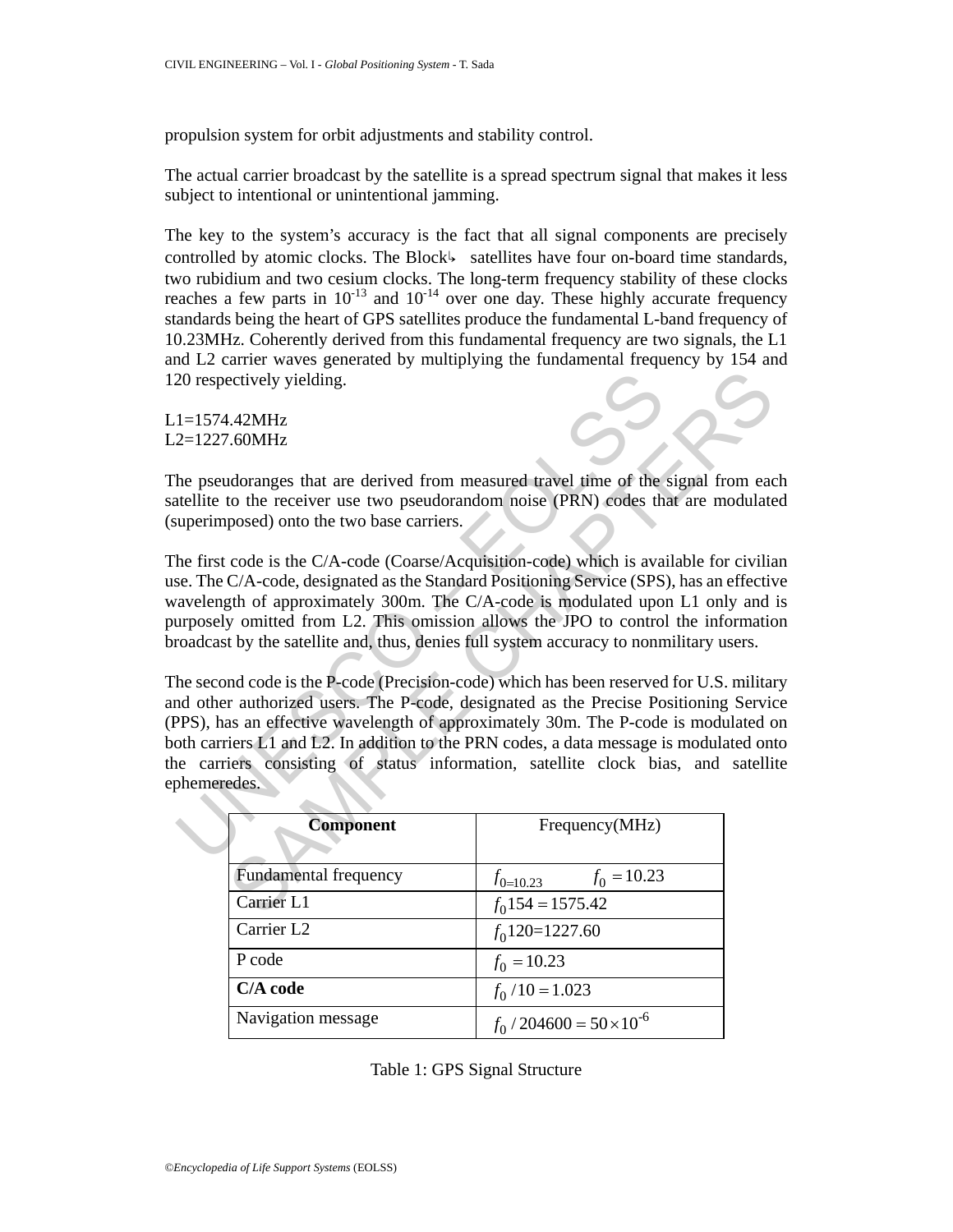### **2.2 Control segment**

The Operational Control System (OCS) consists of a master control station, monitor stations, and ground control stations. The main operational tasks of the OCS are: tracking of the satellites for the orbit and clock determination and prediction, time synchronization of the satellites, and upload of the data message to the satellites. The OCS is also responsible for imposing SA on the broadcast signals. However, SA was switched off in May 2000. The OCS performs many non-operational activities, such as procurement and launch activities, that will not be addressed here.

The location of the master control station was formerly at Vandenberg AFB, California, but has been moved to the Consolidated Space Operations Center (CSOC) at Falcon AFB, Colorado Springs, Colorado. CSOC collects the tracking data from the monitor stations and calculates the satellite orbit and clock parameters using a Kalman estimator. These results are then passed to one of the three ground control stations for eventual upload to the satellites. The satellite control and system operation is also the responsibility of the master control station.

folorado Springs, Colorado. CSOC collects the tracking data from the<br>dolcalates the satellite orbit and clock parameters using a Kalman<br>sulls are then passed to one of the three ground control stations for e<br>susting a fead Springs, Colorado. CSOC collects the tracking data from the monitor station<br>allates the satellite orbit and clock parameters using a Kalman estimator. These then passed to one of the three ground control stations for event There are five monitor stations located at: Hawaii, Colorado Springs, Ascension Island in the South Atlantic Ocean, Diego Garcia in the Indian Ocean, and Kwajalein in the North Pacific Ocean. Each of these stations is equipped with a precise cesium time standard and receivers which continuously measure pseudoranges to all satellites in view. Pseudoranges are measured every 1.5 seconds and, using the ionospheric and meteorological data, they are smoothed to produce 15-minute interval data which are transmitted to the master control station.

The tracking network described above is the official network for determining the broadcast ephemeredes as well as modeling the satellite clocks. The data of five additional sites are used to compute the precise ephemeredes. Other tracking networks exist. These networks generally have no part in managing the system. A private tracking network was operated by the manufacturer of Macrometer during the early 1980s. Today, more globally oriented tracking networks are operated.

These stations collocated with the monitor stations at Ascension, Diego Garcia, and Kwajalein are the communication links to the satellites and mainly consist of ground antennas. The satellite ephemeredes and clock information, calculated at the master control station and received via communication links.

- -

-

TO ACCESS ALL THE **17 PAGES** OF THIS CHAPTER, Visi[t: http://www.eolss.net/Eolss-sampleAllChapter.aspx](https://www.eolss.net/ebooklib/sc_cart.aspx?File=E6-37-02-02)